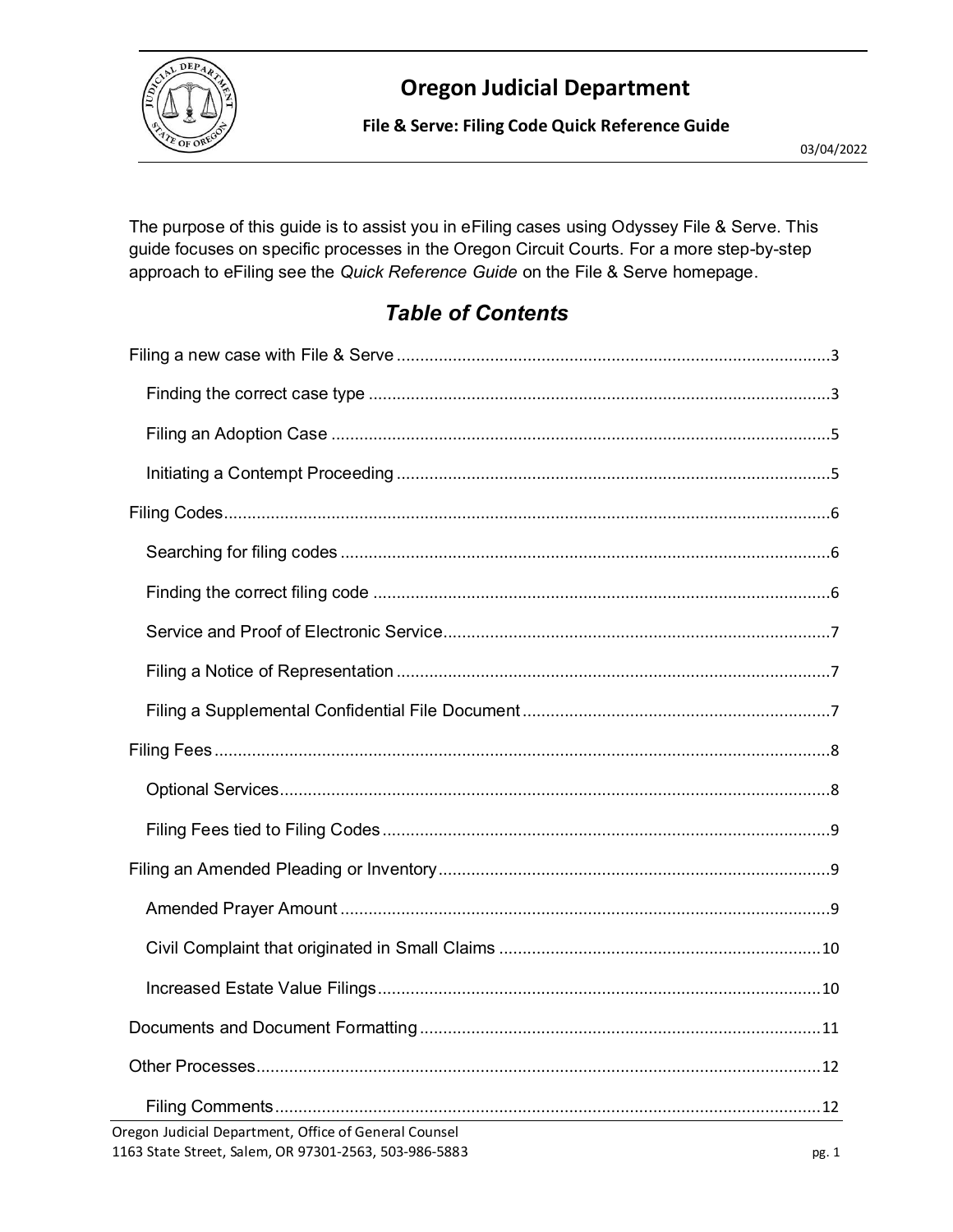

**File & Serve: Filing Code Quick Reference Guide**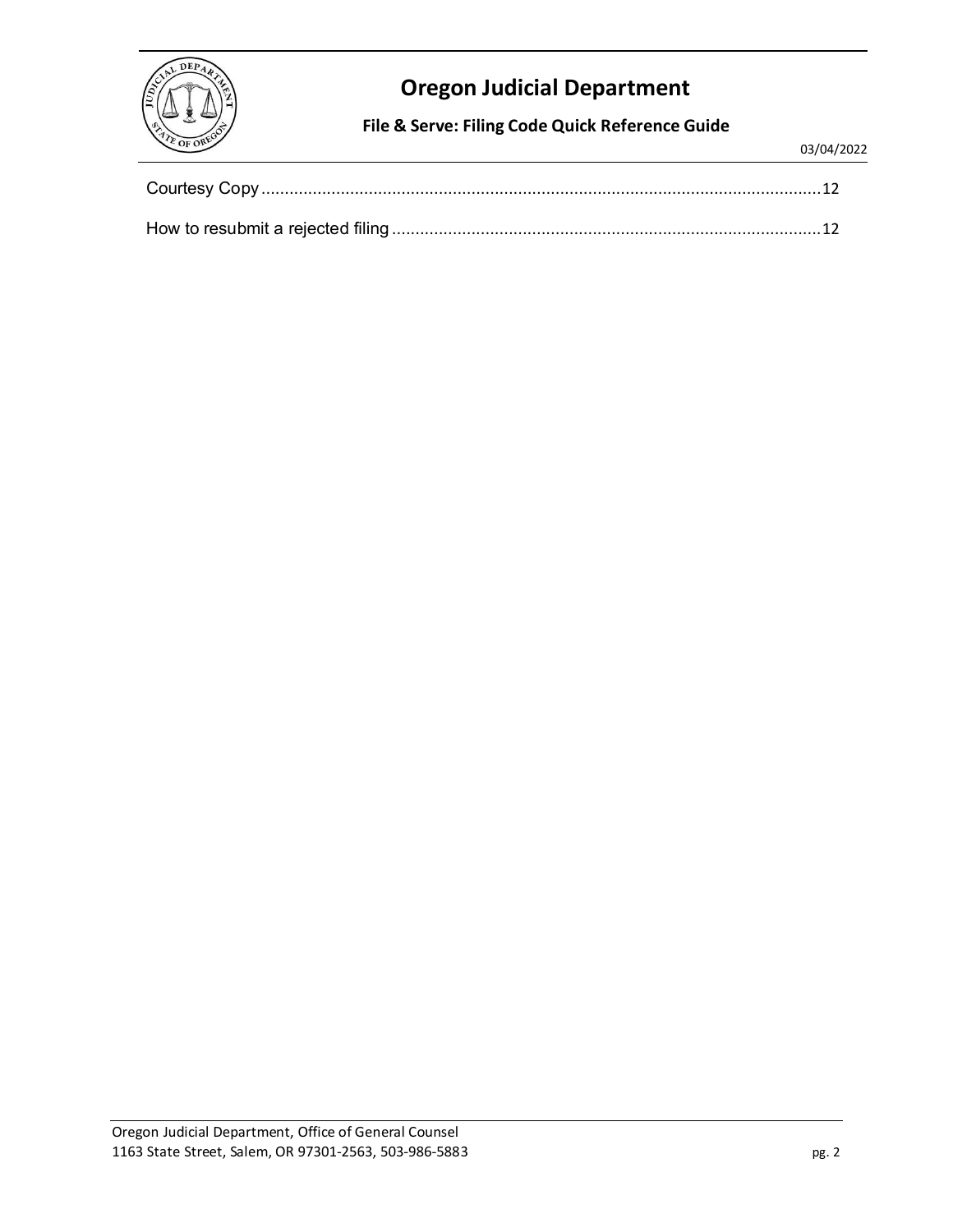

**File & Serve: Filing Code Quick Reference Guide**

03/04/2022

### <span id="page-2-0"></span>*Filing a new case with File & Serve*

When filing a new case you must select the correct case category and case type. File & Serve divides all case types into six different categories: Civil, Criminal, Juvenile Delinquency, Juvenile Dependency, Family, and Probate or Mental Health. (Note: you cannot initiate Criminal or Juvenile Delinquency cases through File & Serve.) Once you select the case category, the **Select Case Type** drop-down box will populate.

| Category                  |  |
|---------------------------|--|
| Civil                     |  |
| <b>Case Type</b>          |  |
| Click to select Case Type |  |

#### <span id="page-2-1"></span>**Finding the correct case type**

Odyssey, our new case management system, consolidated many civil and family case types from their predecessor types in OJIN; the following table will guide you in selecting the correct case category, case type, and initiating filing code for some of the more common case types.

| <b>Case Category</b> | <b>Odyssey Case Type</b> | <b>OJIN Case Type</b>                                                                                                                       | <b>Initiating Filing</b><br><b>Code</b> |
|----------------------|--------------------------|---------------------------------------------------------------------------------------------------------------------------------------------|-----------------------------------------|
| Civil                | Contract                 | Contract<br>Declaratory Judgment<br><b>Money Action</b><br>Specific Performance                                                             | Complaint                               |
| Civil                | Document Recording       | Administrative Order<br>Confession of Judgment<br>Register Foreign<br>Judgment<br><b>Transcript of Judgment</b><br>Out of State Disposition |                                         |
| Civil                | <b>Identity Record</b>   | Change of Sex<br>Change of Name and<br>Sex<br>Civil Change of Name<br>Probate Change of<br>Name                                             | Petition                                |
| Civil                | Property - General       | Civil Accounting and<br>Receivership                                                                                                        | Complaint                               |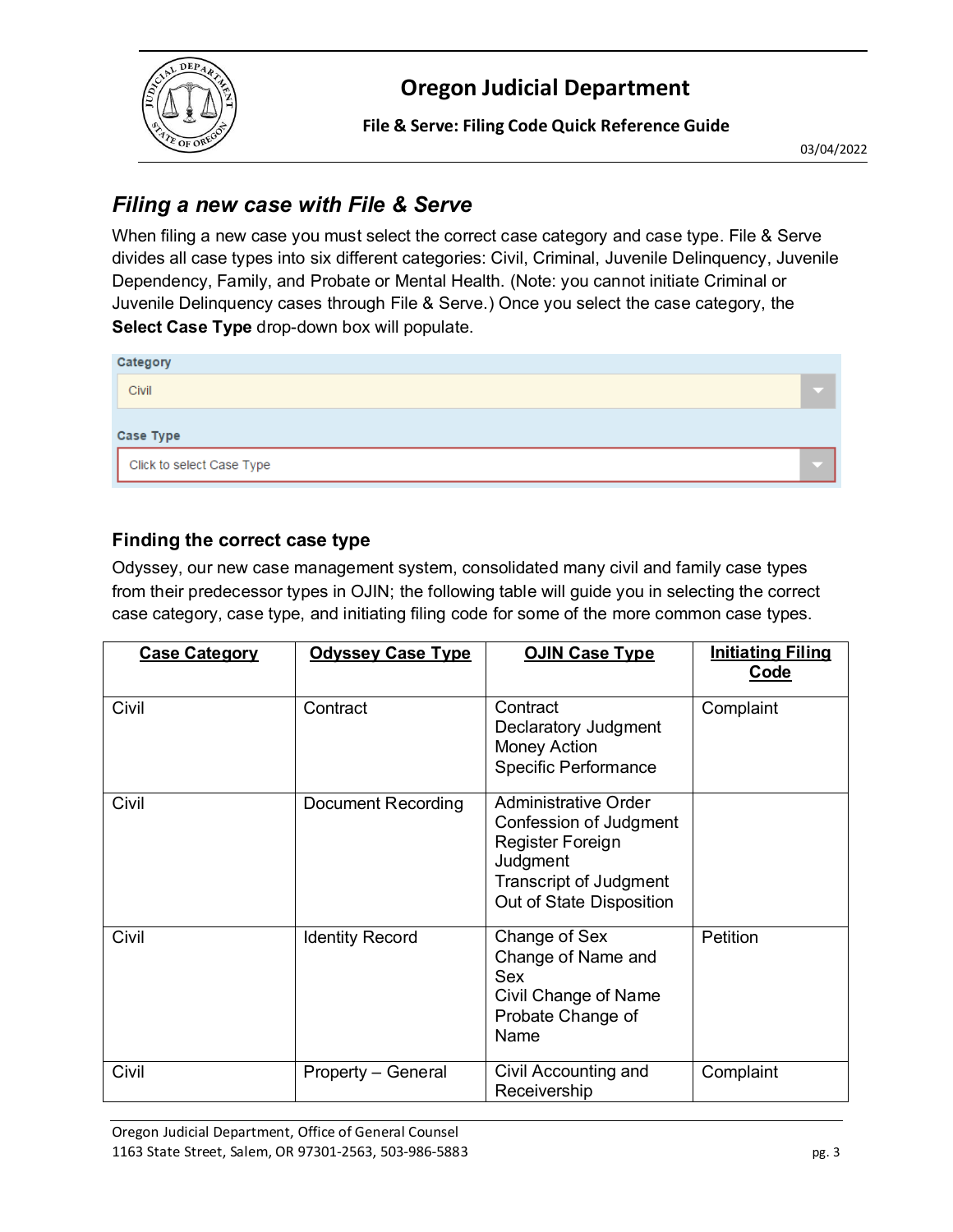

#### **File & Serve: Filing Code Quick Reference Guide**

03/04/2022

|        |                    | Claim & Delivery<br><b>Eminent Domain</b><br>Forfeiture<br>Lien Foreclosure<br>Nuisance Abatement<br><b>Property Seizure</b><br><b>Quiet Title</b><br><b>Civil Real Property</b><br>Way of Necessity<br><b>Property Zoning</b><br><b>Civil Damages: Property</b> |           |
|--------|--------------------|------------------------------------------------------------------------------------------------------------------------------------------------------------------------------------------------------------------------------------------------------------------|-----------|
| Civil  | Tort - General     | <b>Civil Discrimination</b><br>Defamation<br>Fraud<br>False<br>Arrest/Imprisonment<br><b>Malpractice Other</b><br><b>Malicious Prosecution</b><br>Negligence<br>Personal Injury<br><b>Tort Other</b>                                                             | Complaint |
| Family | <b>Dissolution</b> | <b>Dissolution of Marriage</b><br>Dissolution of Reg Dom<br>Partnership<br><b>Dissolution of Unreg</b><br>Dom Partnership                                                                                                                                        | Petition  |

#### **Using Case Subtypes**

Case subtypes help courts track specific types of filings within case types. Case subtypes are available for some Civil and Probate or Mental Health case types. If a case subtype is available, it will appear when you initially select the case type. Select the subtype if it is applicable to your case.

| Case Type | Case Sub Type              |  |
|-----------|----------------------------|--|
| Contract  | Debt Buyer - UTCR 5.180(2) |  |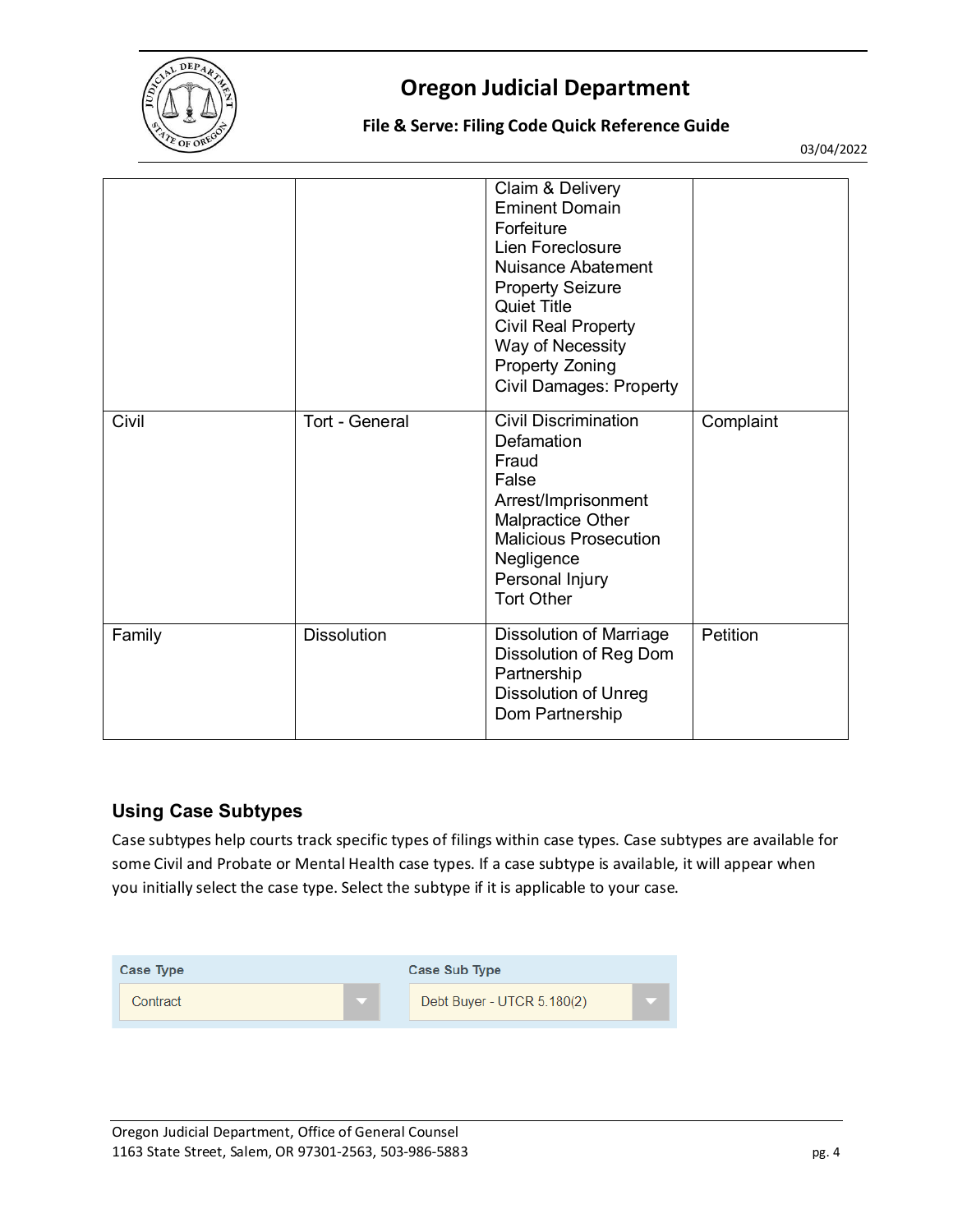

**File & Serve: Filing Code Quick Reference Guide**

03/04/2022

#### <span id="page-4-0"></span>**Filing an Adoption Case**

There are several unique codes available for adoption filings through File & Serve. Some of them are classified within the system as Public and some as Confidential (NOTE: Adoption cases are not public cases).

The following should be filed as CONFIDENTIAL documents:

ASSIS Exhibit – Adoption Report: Center for Health Statistic – ASAR

ASSIS Exhibit – Home Study – ASHS

ASSIS Exhibit – Medical History – ASMH

ASSIS – Adoption Summary and Segregated Information Sheet – ASSM

**ALL** adoption exhibits and the adoption summary (Adoption Report, Home Study, and Medical History**) MUST** be eFiled as **separate** confidential documents within the same envelope. Below is an example of a properly uploaded home study using the filing code ASSIS Exhibit – Home Study – ASHS. See UTCR 21.040(2)(b).

| Lead Document (Required)                |                                 |                           |
|-----------------------------------------|---------------------------------|---------------------------|
| ASSIS Exhibit - Home Study.pdf 15.37 MB |                                 | $\boldsymbol{\mathsf{x}}$ |
|                                         | Security                        |                           |
|                                         | Click to select Security        | o                         |
|                                         |                                 | $\alpha$                  |
|                                         | <b>Click to select Security</b> |                           |
|                                         | Confidential                    |                           |
|                                         | Public                          |                           |

#### <span id="page-4-1"></span>**Initiating a Contempt Proceeding**

A filer cannot initiate a contempt proceeding using File & Serve. Any initiating document (including a motion) filed under ORS 33.055 (remedial) or an accusatory instrument that initiates a contempt proceeding under ORS 33.065 (punitive) must be conventionally filed with the court. When conventionally filing an initiating document with the court, the party may include any supporting documentation. See UTCR 21.070(3).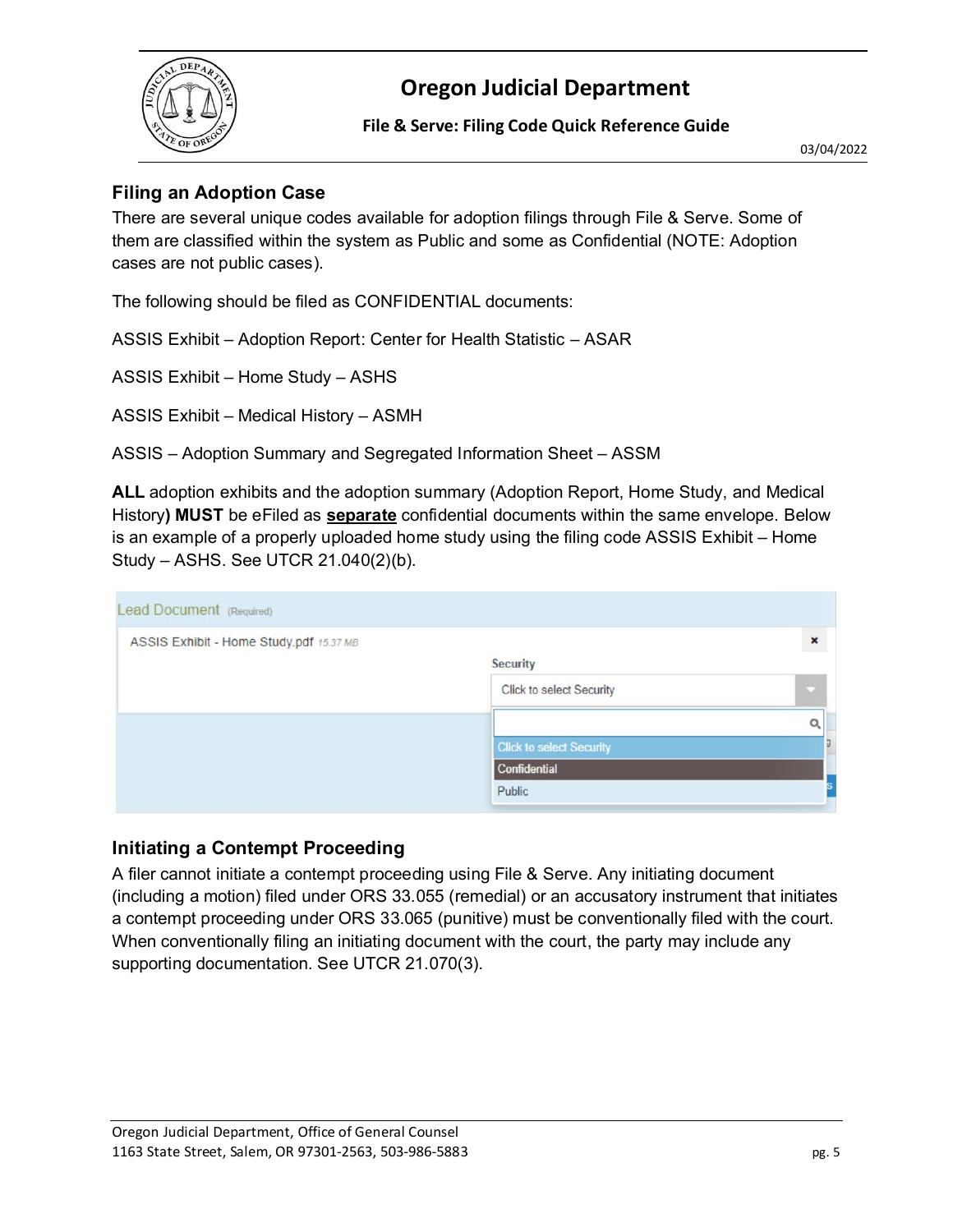

**File & Serve: Filing Code Quick Reference Guide**

### <span id="page-5-0"></span>*Filing Codes*

The filing code tells the system what you are filing. The filer is responsible for selecting the correct code when filing their documents with the court. There are two types of filing codes, general and specific. An example of a general filing code is "Petition". A filer will use the generic filing code "Petition" when no specific code exists for the type of petition the filer is filing. An example of a specific filing code is "Petition - Guardianship". A filer will use the "Petition – Guardianship" code when filing a petition for guardianship. For a complete list of filing codes, see the *OJD eFiling Code List*.

### <span id="page-5-1"></span>**Searching for filing codes**

Filers may search for codes in the Select Filing Code drop-down menu.

To search:

- 1) Click on the down arrow in the Select Filing Code drop-down menu.
- 2) Type the search word (Note: the word you type will not appear in the drop-down box).
- 3) File & Serve will pull up all of the filing codes that have that word.

The screenshot below shows the results of typing "Affidavit" in the drop-down menu.

| <b>Filing Code</b>                 |  |
|------------------------------------|--|
| Click to select Filing Code        |  |
| Affidavit                          |  |
| <b>Click to select Filing Code</b> |  |
| Affidavit - AF                     |  |
| Affidavit - Collection - AFCL      |  |
| Affidavit - Compliance - AFCP      |  |
| Affidavit - Continuance - AFCO     |  |
| Affidavit - Counsel - AFCN         |  |

### <span id="page-5-2"></span>**Finding the correct filing code**

Attorneys use many different names for documents that they file. Select the filing code that most corresponds to what you are filing.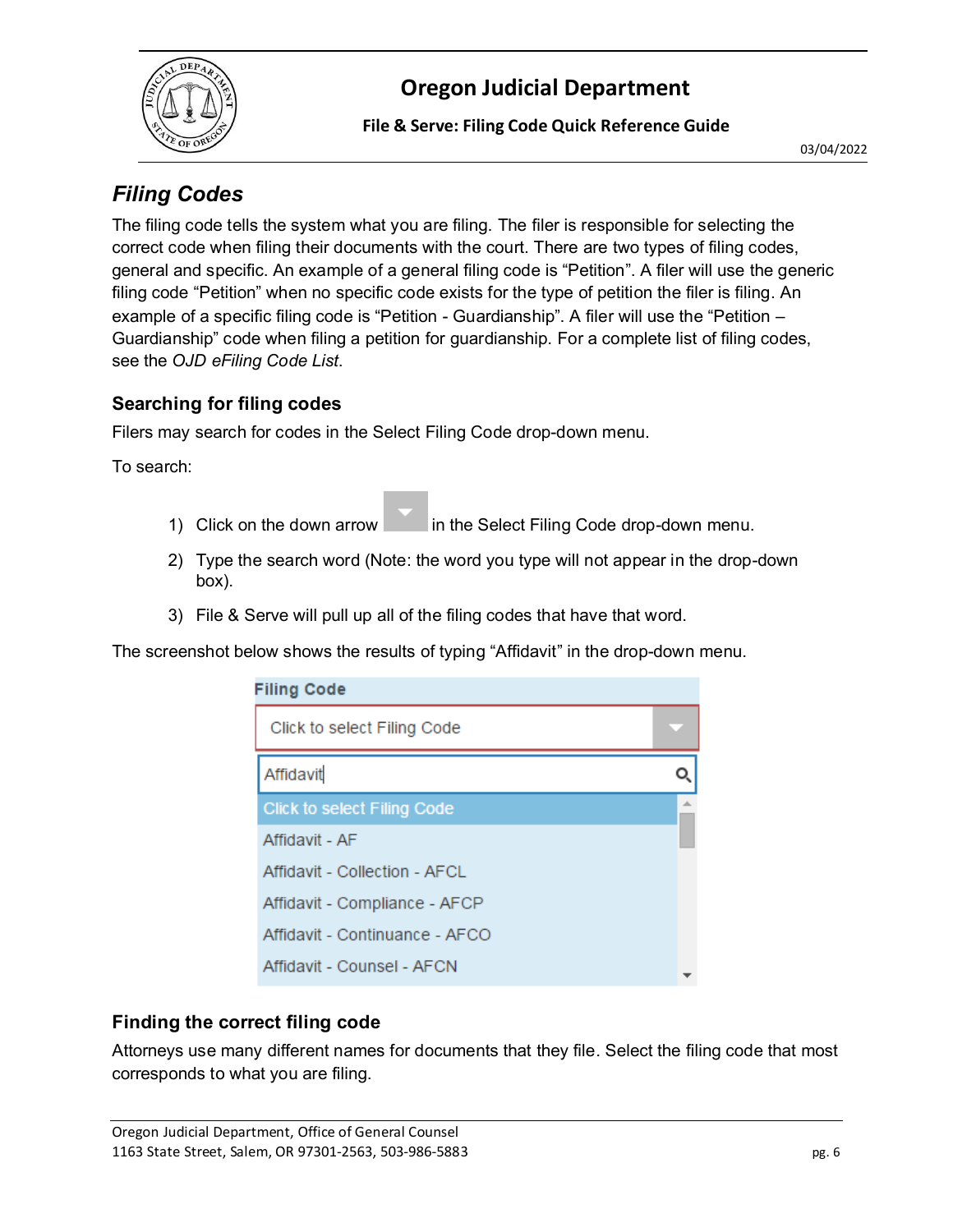

**File & Serve: Filing Code Quick Reference Guide**

#### <span id="page-6-0"></span>**Service**

If you are filing a certificate of service or a proof of service document use the following filing codes:

Proof of Service – Substitute – PSSE (For substitute service only) Affidavit/Declaration – Mailing – ADMA (For mailing only; inclusive of affidavits of due diligence with mailing) Affidavit/Declaration – Publication – ADPU (Publication only) Proof – Service – PRSV (All other)

#### <span id="page-6-1"></span>**Filing a Notice of Representation**

Filing a Notice of Representation is a two-step process:

1) From the Parties Screen, click the down arrow in the Attorney drop-down list to add an attorney to the party record.

| <b>Attorney</b>    |  |
|--------------------|--|
| <b>Daniel Parr</b> |  |

2) From the Filings Screen, select Notice – Representation – NORP from the filing Code drop-down list.

Note: If an attorney already represents the party in the system, you cannot add an attorney in step 1; notify the court that you are the new attorney on the case through the Comments Field.

### <span id="page-6-2"></span>**Filing a Supplemental Confidential File Document**

To file a document, in a Juvenile or Criminal case, that is to be reviewed by the court but is not to be entered on the Register of Actions, follow the steps below:

- 1) From the filings screen select the filing code Supplemental Confidential File Document SCFD.
- 2) After you upload the document, mark it confidential by selecting **Confidential** in the *Security* drop-down list.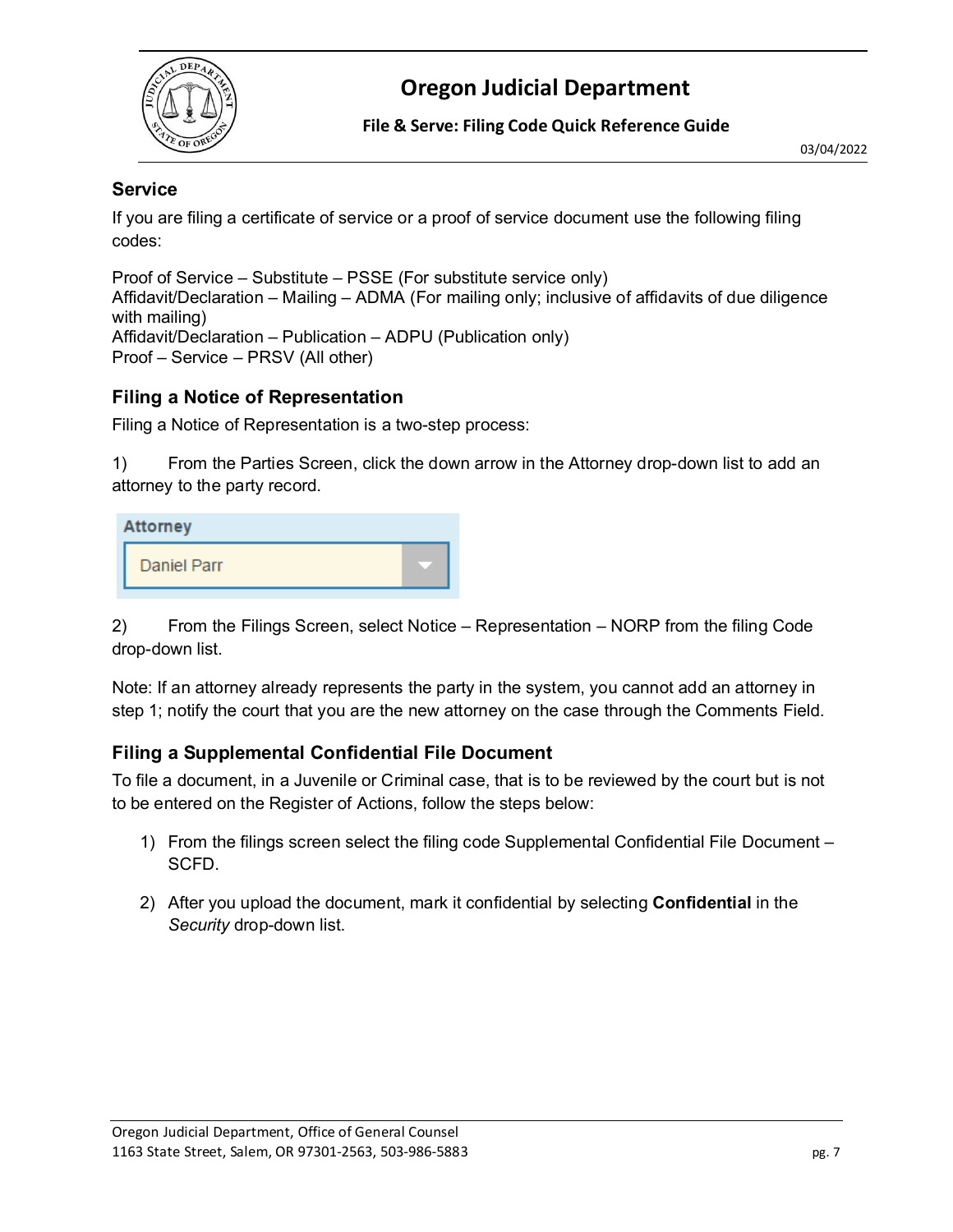

**File & Serve: Filing Code Quick Reference Guide**

03/04/2022

### <span id="page-7-0"></span>*Filing Fees*

Statutory filing fees must be paid at the time of filing. There are three ways you will encounter filing fees through the File & Serve system. All fees are tied to a filing code. If you need to pay a specific fee and it is not showing up you may be using the wrong filing code.

A list of court filing fees is located here: <https://www.courts.oregon.gov/Pages/fees.aspx>

### <span id="page-7-1"></span>**Optional Services**

The *Optional Services box* will appear whenever you select a filing code with multiple court fees attached to that filing code. If a statutory court fee is required for the document you are filing, you must select the correct fee from the *Optional Services box*. If you are filing a document that does not require a statutory court fee do not select any optional services.

To add a statutory filing fee,

1) Select *+ Add New Optional Service*.

**Optional Services** ⊕ Add New Optional Service

2) Select the correct filing fee from the drop-down list:



4) The fee will appear under the Optional Services section:

| <b>Optional Services</b>      |          |                   |           |               |
|-------------------------------|----------|-------------------|-----------|---------------|
| Add New Optional Service      |          |                   |           |               |
| <b>Optional Service</b>       | Quantity | <b>Fee Amount</b> |           |               |
| <b>Dissolution Petitioner</b> |          | 273               | Actions ▼ | $\rightarrow$ |

5) The fee will appear in the Fees section:

Oregon Judicial Department, Office of General Counsel 1163 State Street, Salem, OR 97301-2563, 503-986-5883 pg. 8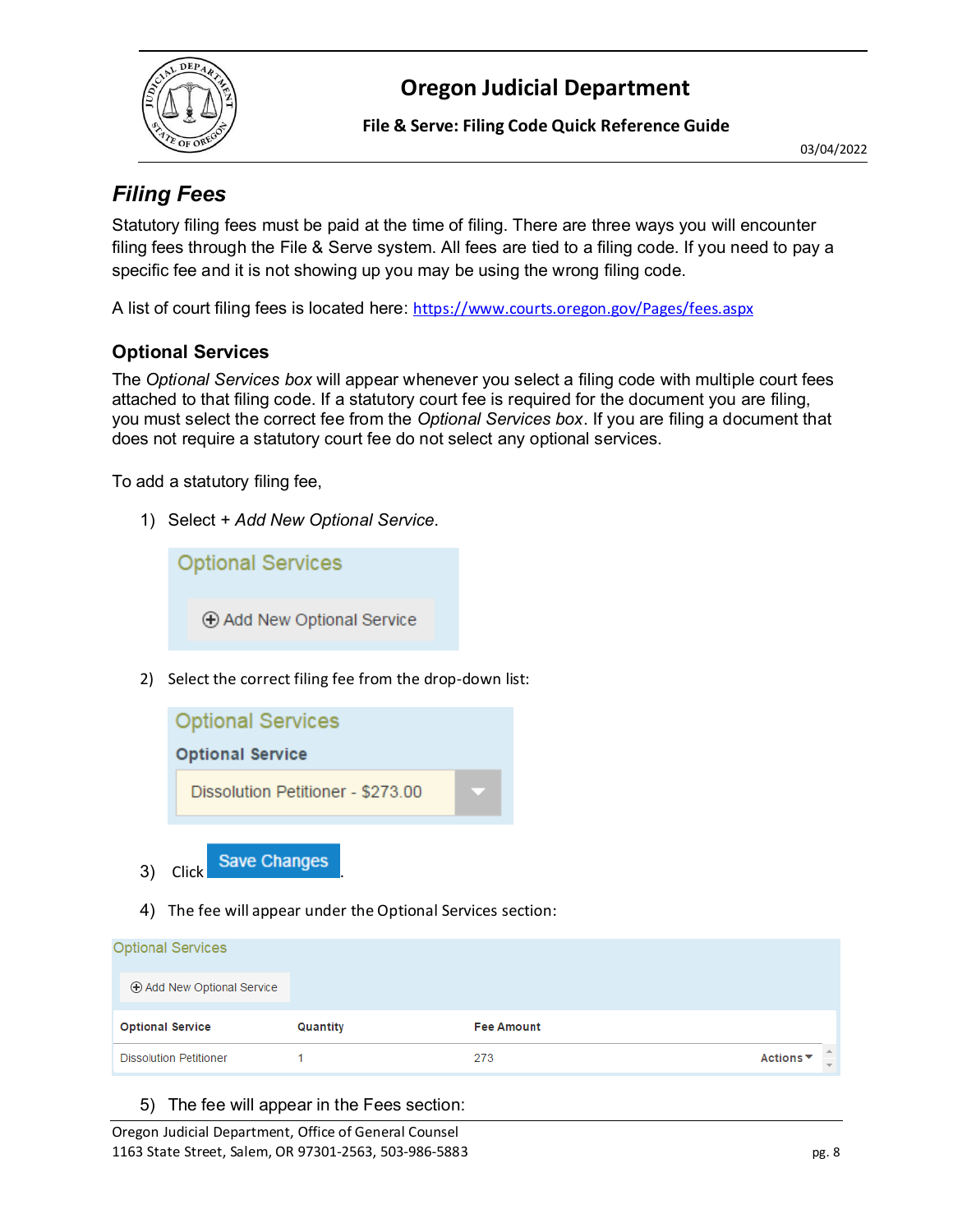

#### **File & Serve: Filing Code Quick Reference Guide**

03/04/2022

| <b>Description</b>     | Amount                        |
|------------------------|-------------------------------|
| <b>Filing Fee</b>      | \$0.00                        |
| E-File Fee             | \$0.00                        |
| Court E-File Fee       | \$0.00                        |
| Mail Service Fee       | \$0.00                        |
| Payment Service Fee    | \$0.00                        |
| Provider E-File Fee    | \$0.00                        |
| Provider Tax           | \$0.00                        |
| Dissolution Petitioner | \$273.00                      |
|                        | <b>Filing Total: \$273.00</b> |

#### <span id="page-8-0"></span>**Filing Fees tied to Filing Codes**

Some filing fees are tied to a specific filing code. This occurs when the fee is 1) always required for the filing and 2) the only fee that can apply.

# **Filing Code** Complaint - Declaratory Judgment - CM - \$252.00

### <span id="page-8-1"></span>*Filing an Amended Pleading or Inventory*

The following detail how to file an amended pleading or inventory that result in an increased filing fee in a civil or probate case through File & Serve.

### <span id="page-8-2"></span>**Amended Prayer Amount**

Follow the below steps to file an Amended Complaint with a new prayer amount that requires additional filing fees.

1) From the Filings screen select Complaint – Amended – CMAM from the filing code dropdown list.

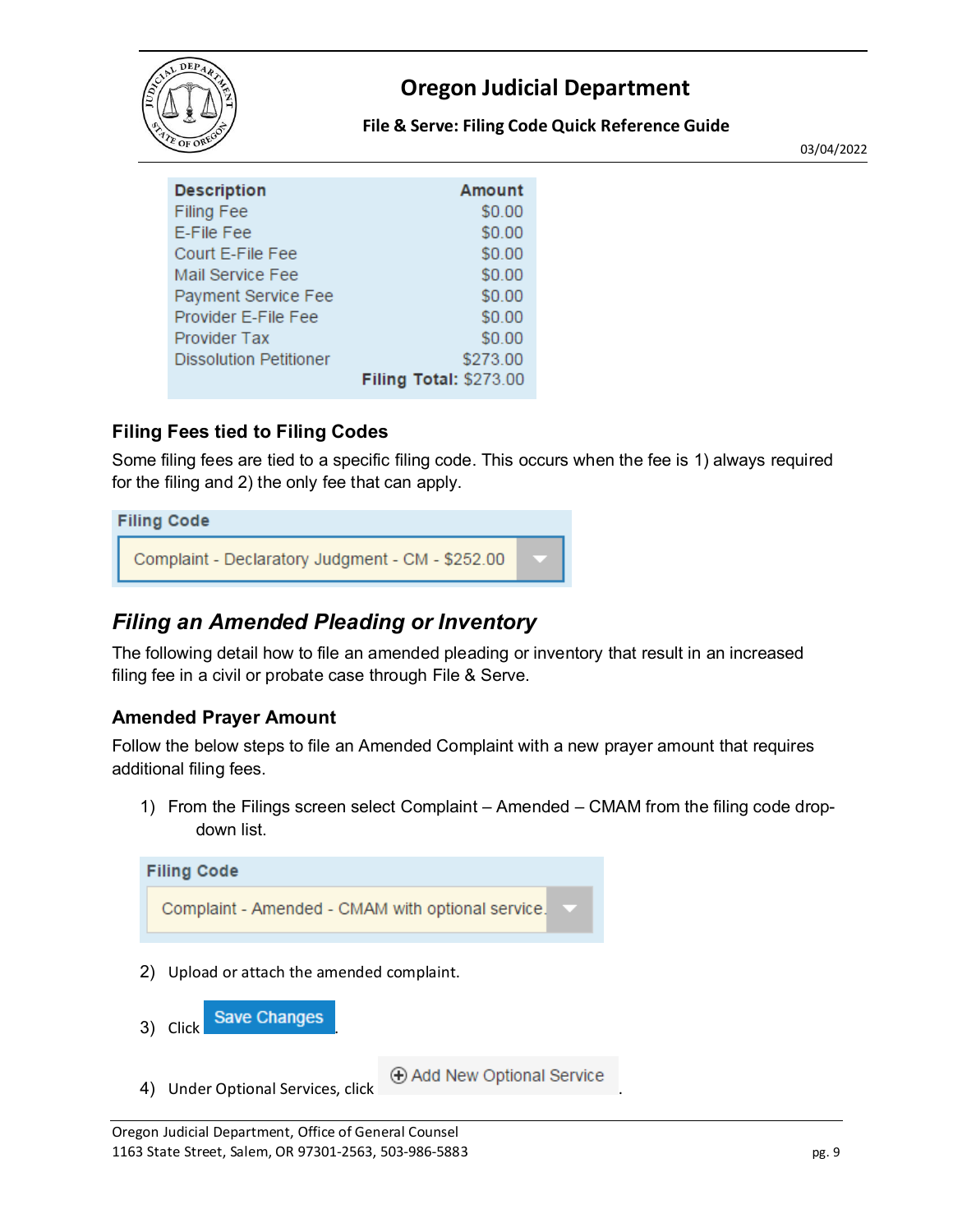

5) Under Optional Service locate the proper filing fee for the increase.



6) Click Save Changes

For example, the above fee is used when the original prayer amount was between \$10,000 and \$49,999 and is being amended to an amount of \$10,000,000 or more.

#### <span id="page-9-0"></span>**Civil Complaint that originated in Small Claims**

When an Answer requesting a jury trial is filed in a small claims case, the Plaintiff must file a formal civil complaint. The amount paid to file the Small Claim is credited against the Civil filing fee. Follow the below steps to pay the difference between the two filing fees.

- 1) From the filings screen select the filing code "Complaint Originally Small Claim"
- 2) A list of optional services will appear below. Select the fee that applies.

Note: There are two fees available for each Civil filing fee level, one is the fee minus the Small Claim fee for a claim \$2500.00 or less (\$57.00) and the other is the civil fee minus the Small Claim fee of \$2500.00 or more (\$102.00).

7) Add a Filing comment stating the case number of the Small Claim that was originally filed.

#### <span id="page-9-1"></span>**Increased Estate Value Filings**

If an estate amount is increased through a subsequent filing, putting it within the range of a higher filing fee, follow the below steps to pay the difference between the original filing fee and the higher filing fee required by the new estate amount.

- 1) From the filings screen select one of the following filing codes:
	- a. Petition Amended PTAM
	- b. Inventory IT
	- c. Petition Cross Petition PTCX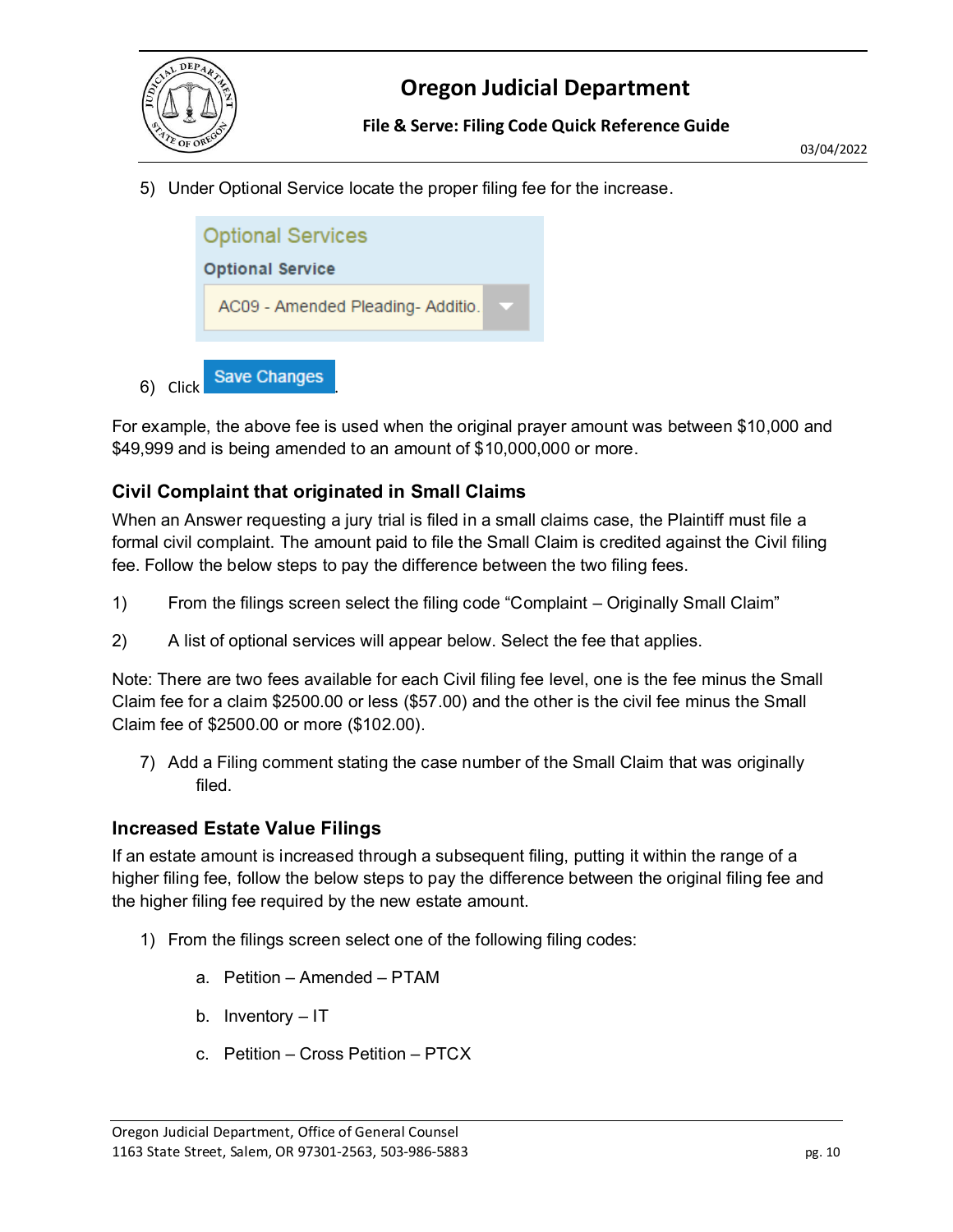

**File & Serve: Filing Code Quick Reference Guide**

- 2) After selecting one of the above filing codes, a list of optional services will appear below. Select the proper amount and click Add.
- 3) Add a filing comment to inform court staff of the increase in the Estate value.

### <span id="page-10-0"></span>*Documents and Document Formatting*

Documents must be submitted in a text-searchable PDF or PDF-A format. Fillable PDF documents should not be submitted using File & Serve. The rule governing document formatting for documents filed through File & Serve can be found at UTCR 21.040.

A main document and its attachments must be submitted as a single unified PDF document to the extent practicable. The filing code selected should match the main document that you are filing.

There are two exceptions to this rule:

1) **Confidential Attachment:** If any attachment is confidential (like a Confidential Information Form) then that particular attachment should be filed as a separate document in the same envelope using a filing code that matches its description. The filer should select **Confidential** from the *Security* drop-down list.

| Lead Document (Required)                |                                 |                |
|-----------------------------------------|---------------------------------|----------------|
| ASSIS Exhibit - Home Study.pdf 15.37 MB |                                 | $\pmb{\times}$ |
|                                         | <b>Security</b>                 |                |
|                                         | Click to select Security        | o              |
|                                         |                                 | O              |
|                                         | <b>Click to select Security</b> |                |
|                                         | Confidential                    |                |
|                                         | Public                          |                |

2) **Proposed Order or Judgment:** Any document needing the courts signature must be eFiled as a separate document within the same envelope as its supporting documentation. For example, a motion and affidavit may be a single document (if the affidavit is an attachment to the motion) but the proposed order must be separate.